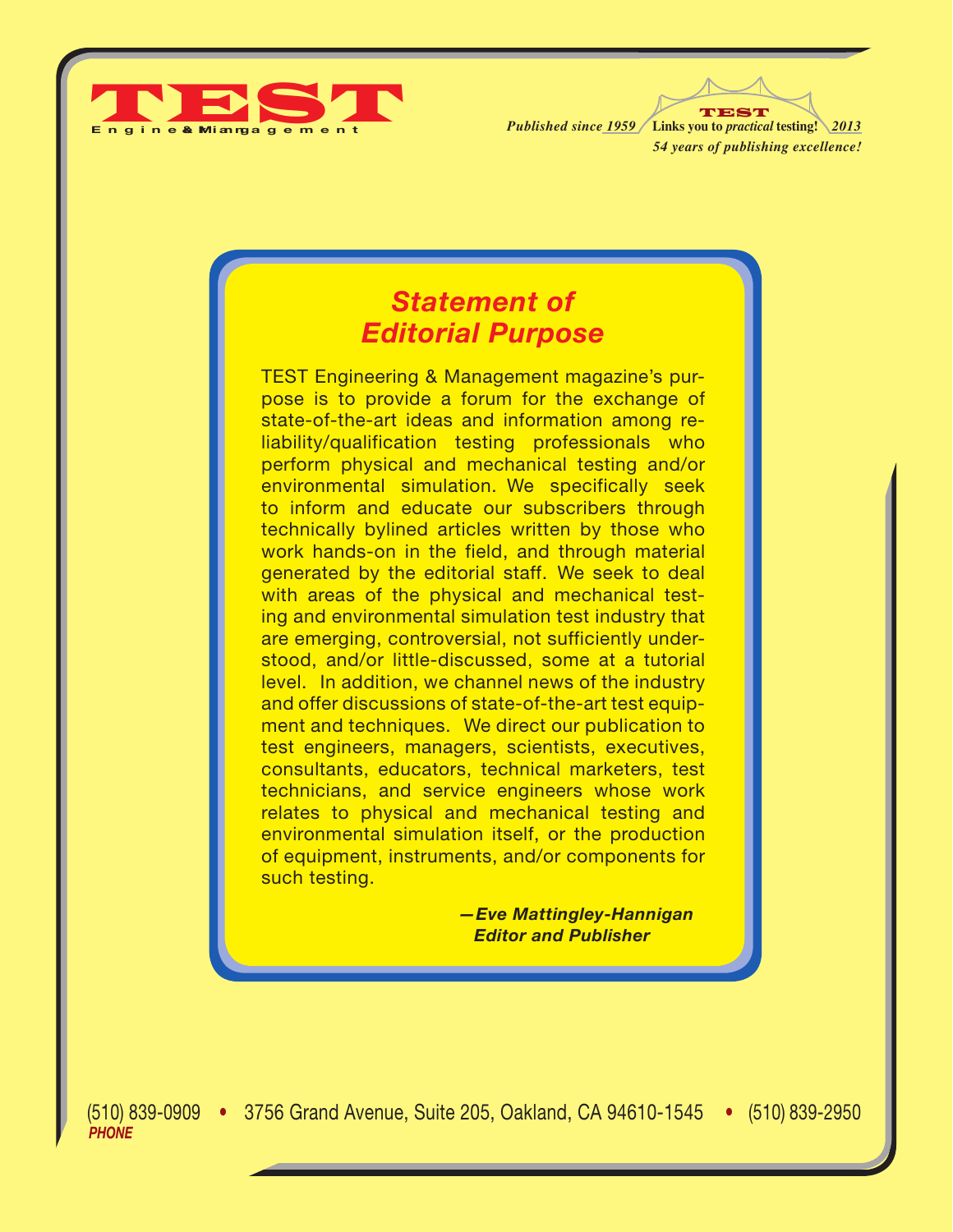**Kindly Note:** The Research Papers for Jan/Feb 2020 Issues are under publication Process. The Publication Date is 29 February 2020.

#### **Issue Summary:**

Total Received Papers: 25,246 | Total Accepted Papers: 2210 | Total Rejected Papers: 23,036 | Acceptance Rate: 8.75%

**Articles**

[Achieving a Competitive Advantage and Supply Chain Performance by Supply Chain Practices](http://www.testmagzine.biz/index.php/testmagzine/article/view/1433)

Sarwoto , Heru Purnomo, Suryandari Istiqomah, Adnan Effendi

3677 - 3702 | published: 2020-01-20

[Brand Equity is mediated in Influencing Purchase Intentions on E Commerce](http://www.testmagzine.biz/index.php/testmagzine/article/view/1434)

Angga Febrian, Cinthia Annisa Vinahapsari

3703 - 3710 | published: 2020-01-20

[Culture as Moderating Effect on Perceived Enjoyment that Affect Customer Attitude to Accept Toy](http://www.testmagzine.biz/index.php/testmagzine/article/view/1435)  [and Equipment Renting for Children](http://www.testmagzine.biz/index.php/testmagzine/article/view/1435)

Devanny Gumulya

3711 - 3726 | published: 2020-01-20

[Destination Personality and Destination Image; their Impacts on Competitiveness and Destination](http://www.testmagzine.biz/index.php/testmagzine/article/view/1436)  **[Sustainability](http://www.testmagzine.biz/index.php/testmagzine/article/view/1436)** 

Yasri , Erni Masdupi, Mia Ayu Gusti, Rizni Aulia, Tri Andriani, Astra Prima Budiarti

3727 - 3737 | published: 2020-01-20

#### **[Waste Management by Garut Youth Movement, Indonesia](http://www.testmagzine.biz/index.php/testmagzine/article/view/1437)**

#### **Ikeu Kania, Dini Turipanam Alamanda, Pupung Pundenswari, Abdullah Ramdhani**

#### **3738 - 3745 | published: 2020-01-20**

[Explore Relationship Marketing of a Coffee Shop Industry to Customer Retention in Garut –Indonesia](http://www.testmagzine.biz/index.php/testmagzine/article/view/1438)

Wati Susilawati, Intan Tenisia Prawita Sari

3746 – 3755 | published: 2020-01-20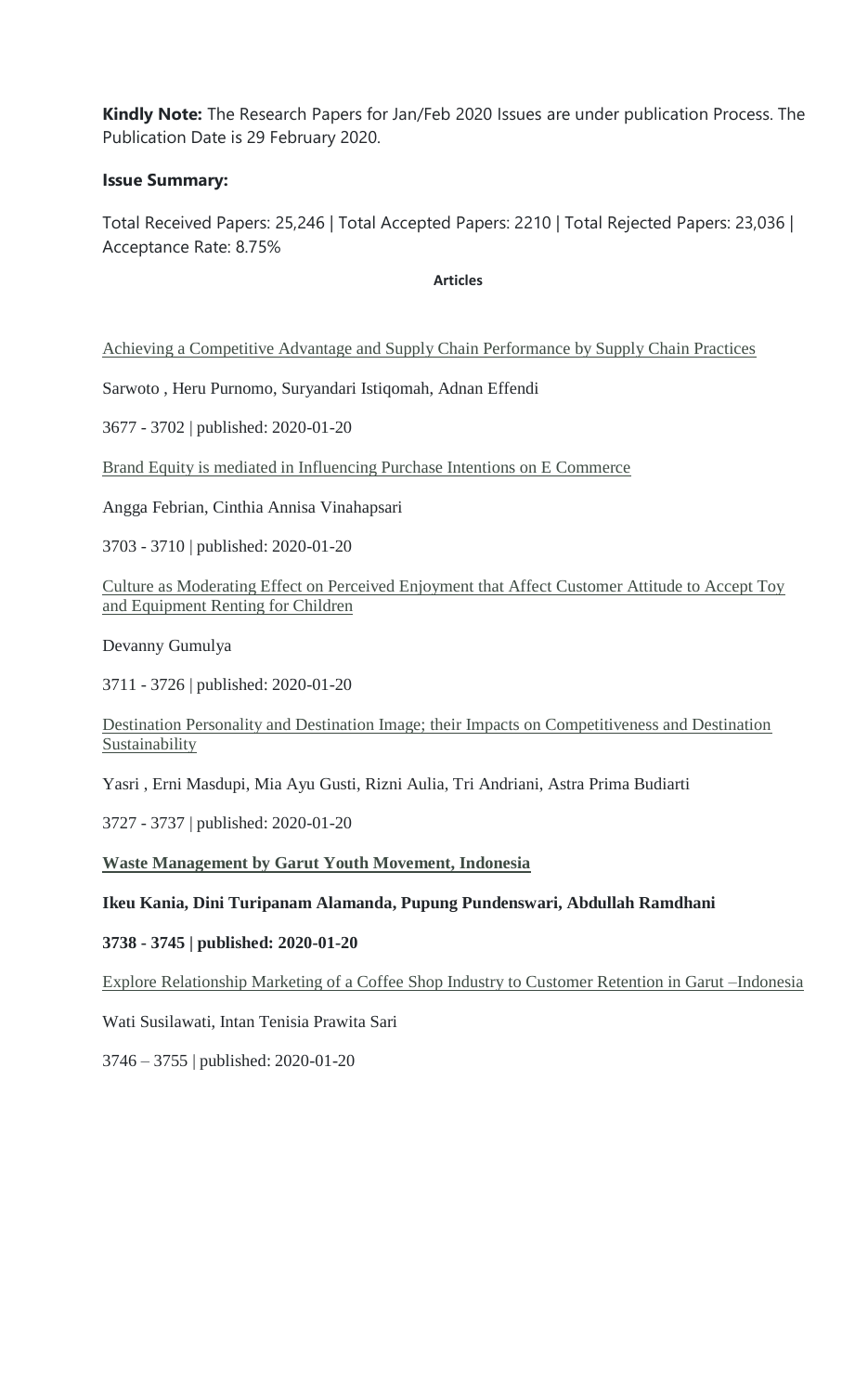

# Waste Management by Garut Youth Movement, Indonesia

Ikeu Kania<sup>1\*</sup>, Dini Turipanam Alamanda<sup>2</sup>, Pupung Pundenswari<sup>1</sup>, Abdullah Ramdhani<sup>1</sup> <sup>1</sup>Faculty of Social and Political Sciences, Garut University, Samarang Street 52 Garut, Indonesia <sup>2</sup>Faculty of Economics, Garut University, SamarangStreet 52 Garut, Indonesia Corresponding Author: *[ikeukania@fisip.uniga.ac.id](mailto:ikeukania@fisip.uniga.ac.id)*

*Article Info Volume 82 Page Number: 3738 - 3745 Publication Issue: January-February 2020*

*Article History Article Received: 18 May 2019 Revised: 14 July 2019 Accepted: 22 December 2019 Publication: 20 January 2020*

#### *Abstract:*

Environmental problems, especially waste management, attract young people to be part of the solution. The purpose of this study was to find out about the movement of millennial generation in waste management participation in Garut Regency. World Cleanup Day is a program that is the main object of research. Using a qualitative approach, the survey through observation was carried out for two years and interviews were carried out on a number of competent sources, both from internal and external organizations. The results showed that there are still organizational activities that need to be improved so that this youth organization not only organizes annual activities, but routinely and continuously conduct activities related to the solution to the problem of waste in Indonesia. The implication of the study shows that young people, especially millennials, can become government partners in overcoming social problems.

*Keywords:Waste management, youth movement, Indonesia.* 

#### I. INTRODUCTION

Waste is an inseparable part of human life because it is produced from human activities (Hasan, 2004). Every human activity, individually or in groups both at home, at the market, at the office, at school or wherever people are located will produce organic and inorganic waste. Human activities consciously or unconsciously influence changes of environmental conditions (Dijksterhuis, Smith, Van Baaren, &Wigboldus, 2005). Lack of public awareness of the environment is one that cause damage to the quality of the environment. Waste is one of the problems that is increasing along with the increasing of population(ISWA - International Solid Waste Association, 2012). Waste is a crucial issue and is never completely discussed at the local, national or international level (Thompson, Moore, Saal, & Swan, 2009).

3738 *Published by: The MattingleyPublishing Co., Inc.* Indonesia produces around 66 - 67 million tons of garbage in 2019 with the type of waste generated dominated by organic waste reaching 60 percent and plastic waste reaching 15 percent. The

problem of waste in Indonesia based on research of Sustainable Waste Indonesia (SWI), revealed that as much as 24% of waste in Indonesia is still unmanaged, this means that of the approximately 65 million tons of waste produced in Indonesia every day around 15 million tons pollute the ecosystem and the environment because it is not handled, while 7% of the waste was recycled and 69% of the waste ended up at the final landfill (TPA) from the report it was also known that the type of waste that was mostly produced was 60% organic waste, 14% plastic followed by paper (9%), metal ( 4.3%), glass, wood and other materials (12.7%) (CNN Indonesia, 2018).

In Garut Regency, the waste problem is very worrying and in a rubbish emergency. The volume of waste continues to increase about 20% per year. The volume of waste in the urban area currently reaches around 180-200 tons per day. Mostly in the form of household waste, followed by market waste and others. Trash transportation is needed around 2-3 rits per day to the final landfill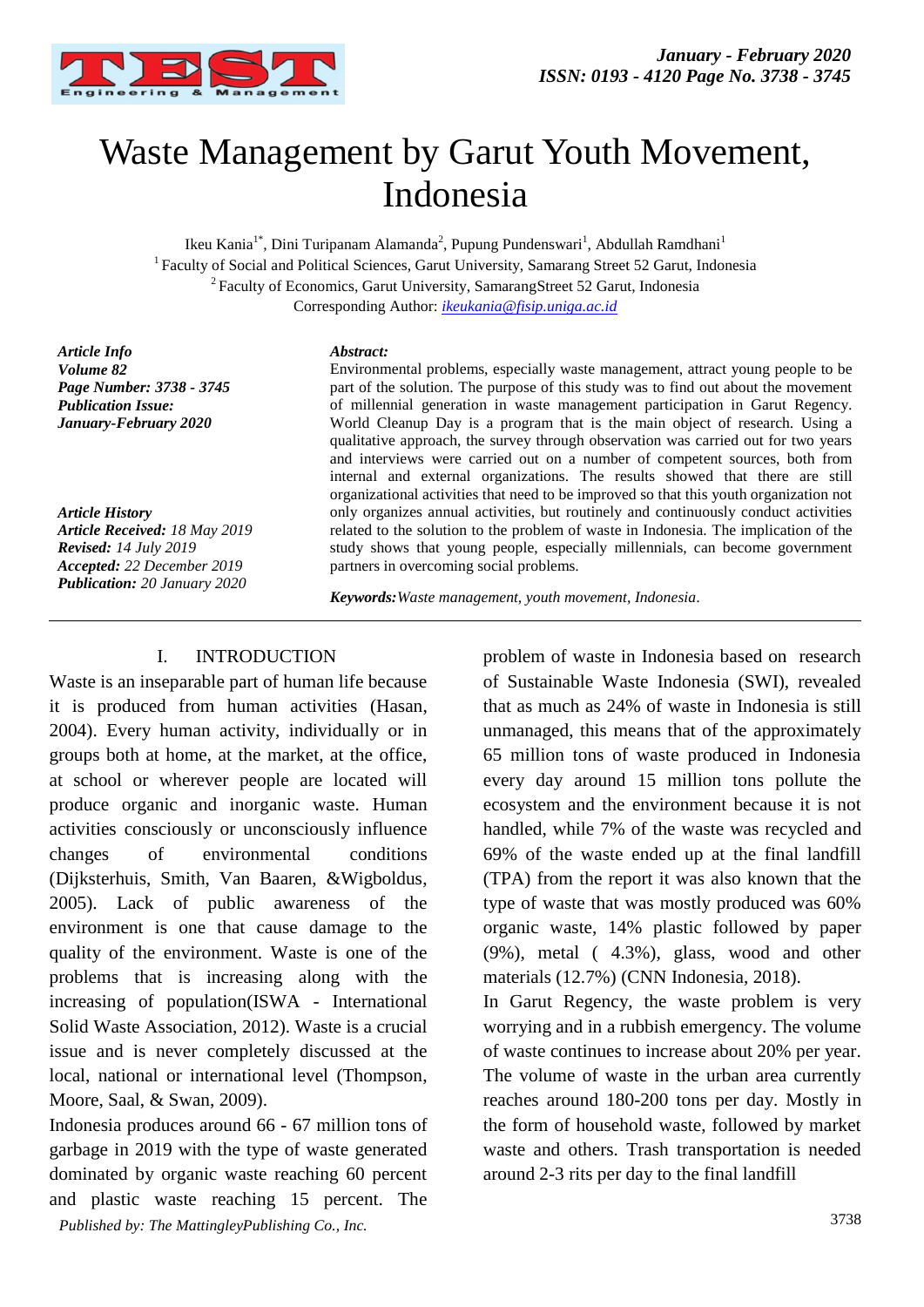

As a result of accumulated garbage, it causes a dirty environment and trash pollution that produce a negative impact on human's life including environmental pollution and water pollution. Environmental pollution can occur due to littering so that it can cause germs, while water pollution can occur when trash is thrown into rivers. This often happens in both urban and rural areas. In addition to polluting river water, the disposal of waste or rubbish can also hamper the ground water process and of course this is bad news considering ground water is very important for humans' life.

The problem of waste becomes a social burden that ultimately in handling it needs to be done comprehensively which becomes the task and responsibility of all parties, both the community and the government. Various efforts that have been made by the government have not been able to provide a significant solution to the problem of waste, so there is a movement of young generation who care about waste, one of which is the World Cleanup Day movement.

World Cleanup Day is a garbage collection movement carried out simultaneously by 144 countries in the world (Nikmah, Lestari, Mutmainnah, Hudaya, &Sulistiyono, 2019). This movement was first started in the Estonian State in 2008 when an Estonian carried out a garbage collection and managed to collect 50 thousand volunteers within 5 hours (Gatra.com, 2019).

In Indonesia, the forerunner to WCD began in 2014 through Let's Do It Indonesia, which then embraced many communities concerned about the environment so that the first WCD implementation was carried out simultaneously throughout Indonesia in 2018 by involving 34 provinces. In the first year of WCD implementation in Indonesia, it became a historic momentum for Indonesia because Indonesia managed to gather volunteers with a total of 7.6 million people so that Indonesia becomes the number one country that defeats Pakistan and America, which respectively rank second and third. In 2019, Indonesia is still the first place in the WCD implementation with 9.1 million volunteers. (worldcleanupdayindonesia, 2019). This indicates that the implementation of WCD in Indonesia received good reception from the community, with the participation of 34 provinces including West Java. Garut Regency is one of the regencies in West Java that participated in WCD activities in 2018 and 2019. The WCD implementation in Garut Regency was first carried out in 2018 through the selection of Regency Leaders who were netted through social media Instagram, after elected leaders of each region, a Leaders Brief was held at the office of the Environment Office in Bandung to explain about WCD in general and how to implement the WCD. By the WCD reaching the regency level it has a positive impact that can be seen in the activities that have been carried out in 2018 and 2019 by mobilizing volunteers, especially adolescents, thus, youth participation, especially millennial generation, increases. The purpose of this study was to find out about the movement of millennial generation in waste management participation in Garut Regency.

### II. Literature Review

#### *Attitude and Behavior toward Waste*

It was found that attitudes towards the importance of recycling have a positive correlation. Attitudes are expected to predict and explain human behavior (Ajzen&Fishbein, 2000). There is a clear difference between attitudes and behavior that is reflected in various attitudes that depend on the context of social targets (Ajzen, 2001). Begum, Siwar, Pereira, &Jaafar (2009) revealed that factors such as education, work experience, steps to reduce resources, reuse materials, influence one's attitudes and behavior in improving waste management, growth and performance, and to reduce environmental degradation. and is a major determinant of recycling behavior among these households. In contrast, environmental concerns, satisfaction with the facilities provided, recycling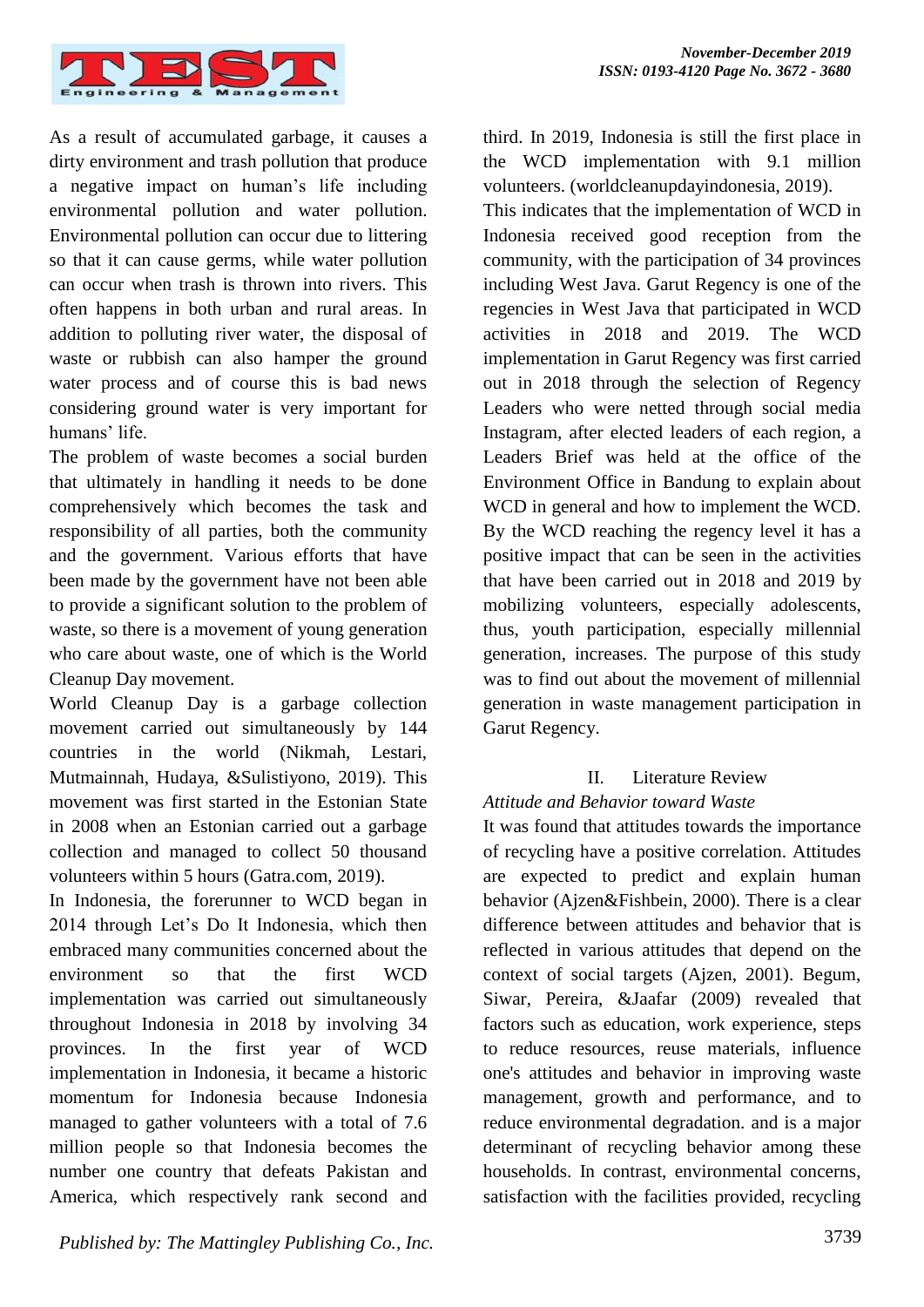

trust, community identity and socio-demographic factors do not show a correlation with their recycling behavior.

Demographic and socioeconomic factors play a small role in waste separation and recycling behavior at the household level (Singhirunnusorn, Donlakorn, &Kaewhanin, 2017). Meanwhile, environmental knowledge and attitudes contribute to people's perceptions, their awareness, and their participation in community-based recycling projects. The participation process is usually lacking in project planning procedures and does not contribute enough time and resources to educate participants.

Whereas Miafodzyeva, Brandt, &Andersson (2013) concluded that attitudes towards the importance of recycling have a positive correlation and are the main determinant of recycling behavior among households. In contrast, environmental concerns, satisfaction with the facilities provided, recycling trust, community identity and socio-demographic factors do not show a correlation with their recycling behavior.

#### *Management*

Management allows organizations to work well (Provitera, 2011). Management functions include Planning, Organizing, Actuating and Controlling, commonly abbreviated as POAC (Pomffyova, 2018). The term actuating has been replaced by Leading (Usman, 2012).

Shinde (2018) explains each element as follows:

- a. Planning is a process that includes setting goals, setting strategies and developing plans to coordinate activities;
- b. Organizing determines what tasks must be done, who should do it, how the tasks will be grouped, who reports to whom and where decisions must be made;
- c. Leading functions that include motivating, employees, directing others, choosing the most effective communication channels and resolving conflicts;

d. Controlling is a monitoring activity to ensure that it is carried out as planned and correct significant deviations

#### *Youth on Social Movement*

Community participation greatly influences the structural conditions of social organizations (Small, 2002). Social movements manifest themselves through various organizations (McCarthy &Zald, 2017). Social movement organizations (SMOs) play a role in mobilizing social movement activities (McCarthy, 2013). Social movements are defined as a network of informal interactions between a number of individuals, groups and / or organizations, involved in political or cultural conflicts, based on collective collective identity (Diani, 1992). In its development, the definition of social movements became organized networks whose members worked within the structure of political opportunities when sharing discourse, ideology, and strategy (Woodhouse &Breyman, 2005).

This movement changes public attitudes not only by making factual statements, but through manipulating the salience and presentation of information Youth organizaton can benefit from the rising trend of community movements, fan activities, and increasing use of social media and the internet for the social movements it creates (Earl, Maher, & Elliott, 2017). Organization and communication seem to be the main requirements for the formation of social movements found in social networks and media (Lopes, 2014).

Whatever it is, collective identification, especially at the level of certain social organization movements, must contribute positively to society (Simon et al., 1998). The concept of youth-led involvement - which can be understood as young people who take responsibility for creating benefits for society and the world - includes the attitudes, behaviors, knowledge, and skills of individuals and organizations by involving young people in a series of specific directed actions, which can occur in various types or topics (Ho,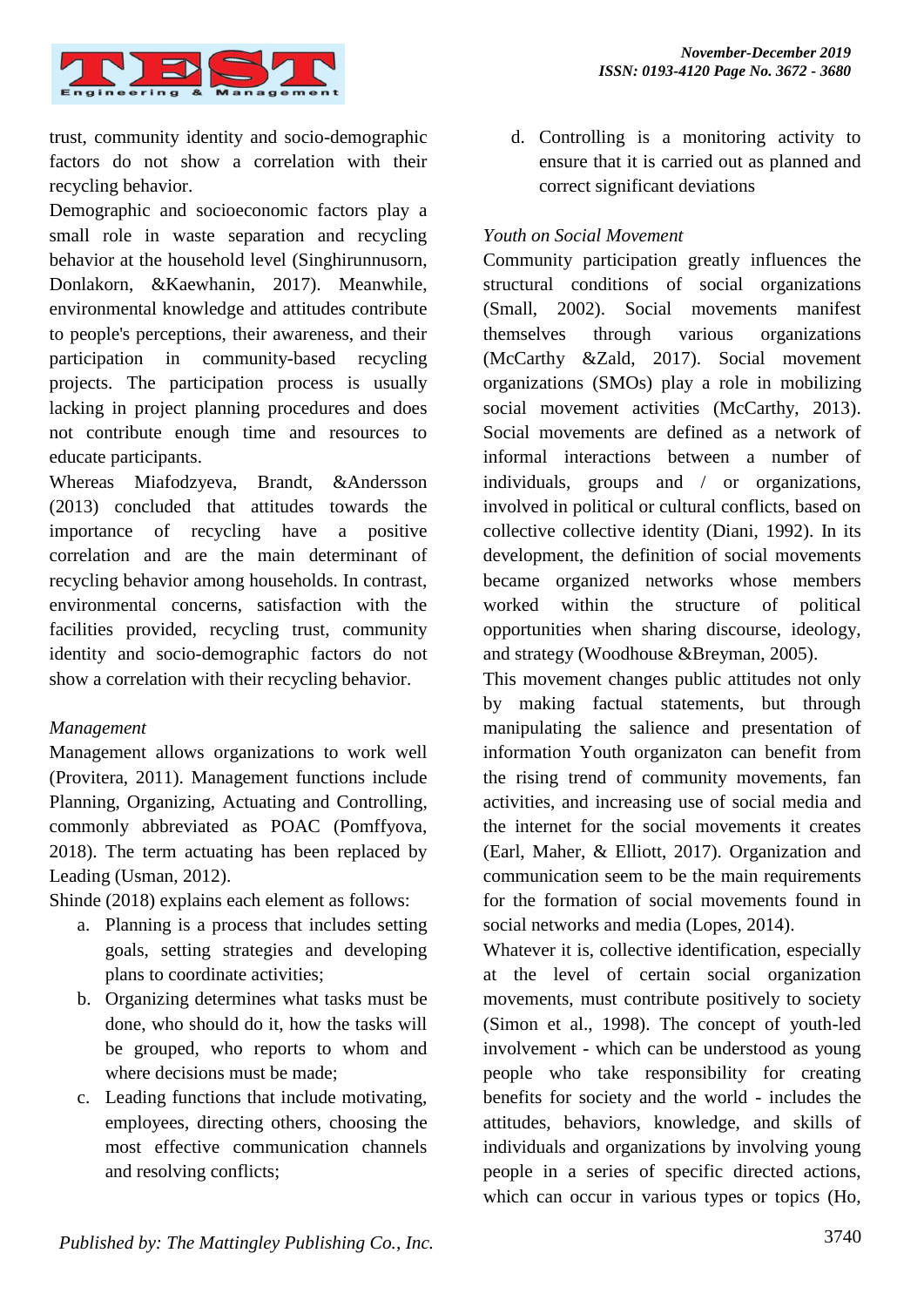

Clarke, & Dougherty, 2015). Connecting youth, developing organizations, and society can produce generative and independent processes that function to address major social problems and revitalize communities and organizations and individuals within them (London, Zimmerman, &Erbstein, 2003).

#### *Youth*‐*Led on Green Movement*

Green movement is defined as a social movement that gives effect to the "green" of the wider environmental movement (Doherty, 2005). Namely movements, and similar forms of collective action, in creating and providing protection for urban green areas by civil society (Ernstson, Sörlin, &Elmqvist, 2008). The environmental movement crosses national boundaries and the main differences that exist within the environmental movement within the state (Doherty, 2005).Involving young people in organized efforts to promote environmental sustainability has important implications for young people and for the communities around them (Browne, Garst, &Bialeschki, 2011). When environmental problems increase throughout the world, young people to take action like never before (International Youth Organization, 2008). To be successful, youth groups who care about the environment need support from the wider community.

#### III. Methodology

Based on the type and analysis of the data, this research is a type of qualitative research with a descriptive explanation level. The survey method uses online and offline observations carried out during the 2018-2019 WCD activity period in Garut Regency, Indonesia.

In addition, interviews were conducted with the Chairperson of WCD activities, supporting communities, local government and several free volunteers. The selection of speakers is done by non-probability sampling method with purposive sampling method. Data were then analyzed using a reduction technique and the data was validated using triangulation.

#### IV. Result and Discussion

#### *Planning*

The WCD was initiated by planning activities carried out by the Indonesian Leader and the environmental community that had been incorporated in the Let's Do It Indonesia network. Before 2018, waste collection was only carried out in a few regions in Indonesia and was not carried out simultaneously, but then in 2018 the implementation of WCD was carried out simultaneously by 34 provinces in Indonesia and 143 other countries in the world.

WCD implementation planning itself is mostly done on social media and the internet, starting with the selection of local leaders and volunteers carried out actively on social media, especially Instagram because WCD aims to mobilize young people (youth movement) and utilize the enthusiasm of young people, especially for activities which is useful in this case the green campaign on waste issues. Planning for the Garut regency WCD implementation began in April 2018, while the 2018 WCD implementation was September 15, 2018. In April, planning began to form a district team, donor search, and volunteer search both communities and communities individually. The introduction of WCD was also carried out to the public through social media Instagram and socialization on regional radio.

Public interest in the implementation of WCD is quite large, especially from communities, both environmental communities and other communities. In 2018, the WCD carried out in Garut Regency succeeded in netting 30 communities and several secondary schools that could collect 250 kg of waste. Waste collection is carried out by a total of 789 volunteers (Instagram, 2018). While the implementation of Garut Regency WCD in 2019 through the interviews succeeded in netting 52 communities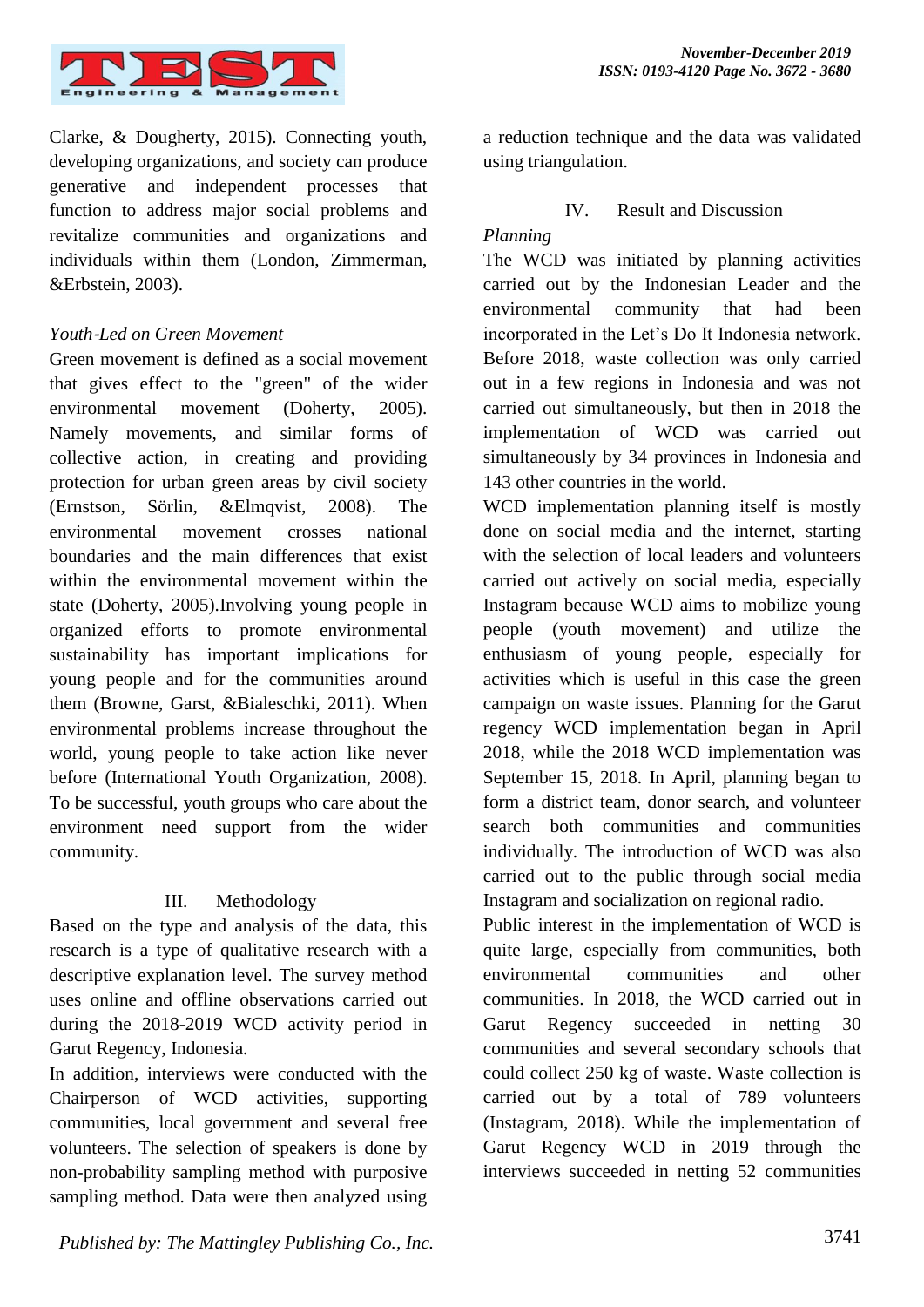

and 12 Dinas with a total number of 876 volunteers.

Public interest in the implementation of WCD is quite large, especially from communities, both environmental communities and other communities. In 2018, the WCD carried out in Garut Regency succeeded in netting 30 communities and several secondary schools that could collect 250 kg of waste. Waste collection is carried out by a total of 789 volunteers (Instagram, 2018). While the implementation of Garut Regency WCD in 2019 through the results of the interview successfully captured

#### *Organizing*

The WCD movement is carried out by young people in Indonesia, starting with concerns about the condition of waste in Indonesia. Indonesia itself is the second largest contributor of waste in the world after China (Adharsyah, 2019). Therefore the implementation of WCD is targeted to be able to cover various groups, especially the participation of adolescents or millennial generations, so in the selection of volunteers more done through social media, this can be said to be quite effective when seen from the WCD leader both the central leader and regional leaders are young people (youth movement). In Garut Regency itself WCD implementation is mostly done by activists from various communities

In terms of organizational structure, Garut Regency has a district leader who has the task of coordinating from the start of planning to the implementation process, in addition to that there is also a special team in the implementation which includes the vice leader, a promotion team that actively invites volunteers to take action to collect garbage through social media and talk shows on radios, and equipment teams. But in coordination there are still many shortcomings when viewed in terms of communication patterns, communication patterns ranging from central leaders, provincial leaders and regional leaders only take place through Whatsapp Group. Central leaders and provincial leaders also gave up the implementation of regional WCD to district leaders without clear instructions or periodic special meetings to discuss the progress of the implementation of activities.

#### *Leading*

The implementation of work in the WCD is fully supported by the Department of the Environment in Garut Regency, the Department of the Environment is assisted by the Deputy Regent to call on the offices to be able to take part in the WCD action so that the WCD can be carried out properly because of the assistance of many parties. Each WCD activity is reported exclusively on social media and reported to the provincial leader, which will then be accumulated by the National Leader Team WCD implementation is inseparable from the spirit of the young generation to do good things that can be shared on social media. Many organizations consider the use of social media as the most effective media in informing their goals (Lee & Suzanne Horsley, 2017). Social media offers the potential to promote opportunities, communicate and ultimately facilitate the positive development of youth organization

This is good to inspire more people so that volunteer WCD activities are increasing, in Garut Regency itself WCD implementation is carried out in the Garut City area considering this location is located lots of rubbish littered. There were 789 volunteers in 2018 and increased to 867 in 2019. However, because the implementation of WCD is done once a year, the agenda of waste activities usually only takes place when WCD activities are carried out and there is no continuity other than for the subsequent WCD implementation. Even if there is, it is only done by a few communities that already have an agenda to carry out routine and periodic activities.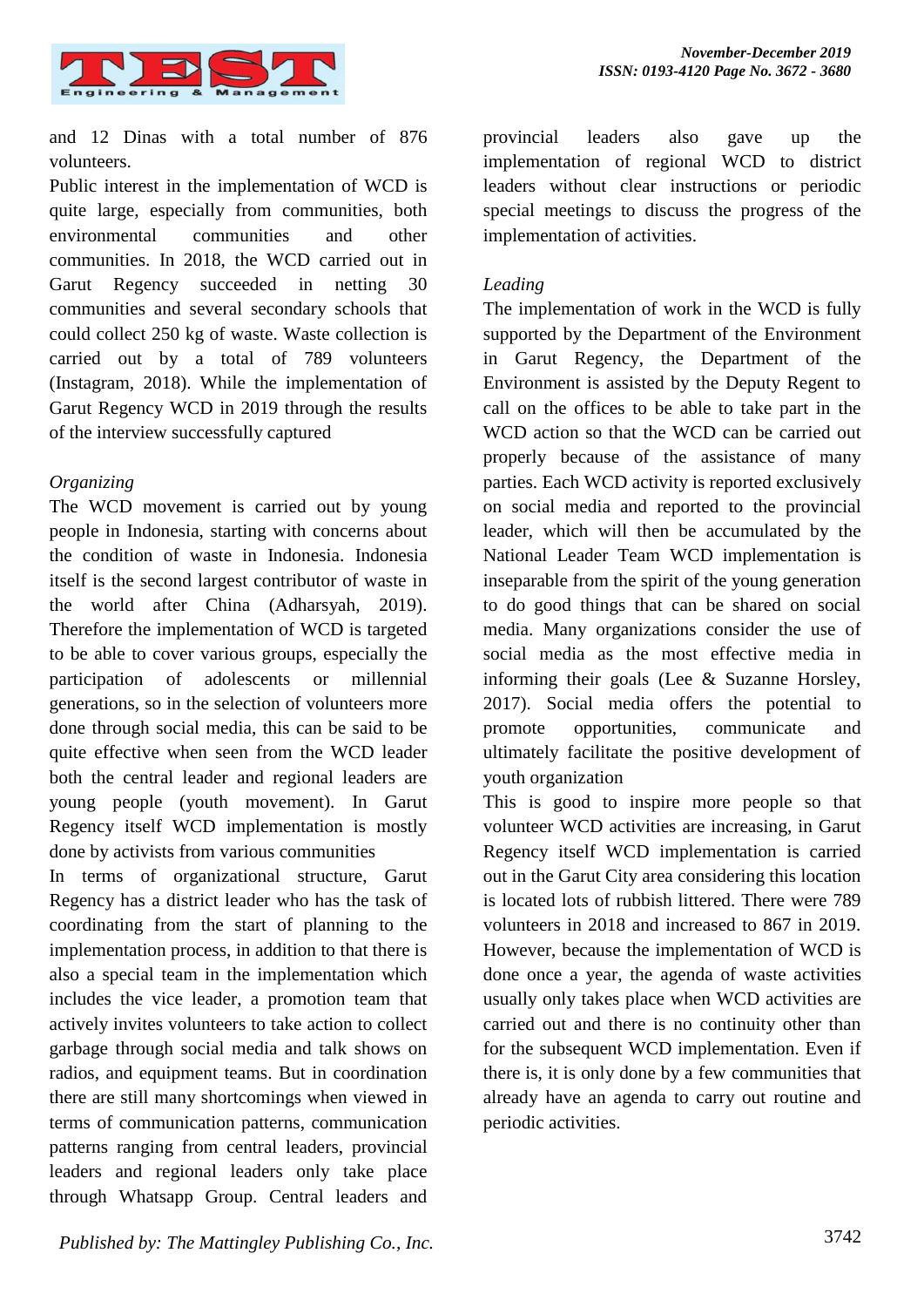

#### *Controlling*

In terms of supervision, the WCD activities themselves only rely on the creativity and initiative of the district leaders or each region because the central leader only directs a few things that become standard in the implementation of the WCD. Supervision is not a dominant thing in the implementation of WCD. However, at the end of the activity, each regional leader must report the number of volunteers, documentation of the implementation and the amount of waste obtained from these activities, further urged that the garbage collected can be processed so that it does not then remain as garbage thrown to the landfill, but that is still optional and there is no follow up in the area that does not carry out further processing of waste. Evaluation for the implementation of the next year's WCD is not an important topic after the completion of the WCD, even though the evaluation is also important to control the planning of the next year's WCD implementation.

#### V. Conclusion

Millennial movement in waste management activities in Garut Regency has increased since the presence of WCD. The core activity of the WCD is to collect rubbish activities simultaneously throughout the world once a year. Although these activities received positive response from various elements of society, such as local governments, communities and the media, but the WCD has not carried out meaningful activities that are normally carried out by an organization. The role of social media is recognized to be very supportive of propaganda towards young people, especially netizens, but has not influenced the interest of young people to be active as part of the organization.The Design for Sustainability (DFS) concept created by Ceschin & Gaziulusoy (2016) can be taken into consideration by the WCD, thus, from initial concept that focused on technical and products such as annual garbage collection activity, change and take social-technical challenges, namely the level of large-scale systems where organizational activities are more sustainable.

#### VI. Acknowledgment

This research managed to be conducted by utilizing the Basic Research Grant from the Ministry of Research, Technology, and Higher Education 2020-2022

#### VII. References

- [1]. Ajzen, I. (2001). Nature and Operation of Attitudes. *Annual Review of Psychology*. https://doi.org/10.1146/annurev.psych.52.1 .27
- [2]. Ajzen, I., & Fishbein, M. (2000). Attitudes and the Attitude-Behavior Relation: Reasoned and Automatic Processes. *European Review of Social Psychology*. https://doi.org/10.1080/147927799430001 16
- [3]. Begum, R. A., Siwar, C., Pereira, J. J., & Jaafar, A. H. (2009). Attitude and behavioral factors in waste management in the construction industry of Malaysia. *Resources, Conservation and Recycling*. https://doi.org/10.1016/j.resconrec.2009.01 .005
- [4]. Browne, L. P., Garst, B. A., &Bialeschki, M. D. (2011). Engaging Youth in Environmental Sustainability : Impact of the Camp 2 Grow Program. Journal of Park and Recreation Administration.
- [5]. Ceschin, F., & Gaziulusoy, I. (2016). Evolution of design for sustainability: From product design to design for system innovations and transitions. *Design Studies*. https://doi.org/10.1016/j.destud.2016.09.0 02
- [6]. Diani, M. (1992). The concept of social movement. The Sociological Review. https://doi.org/10.1111/j.1467- 954X.1992.tb02943.x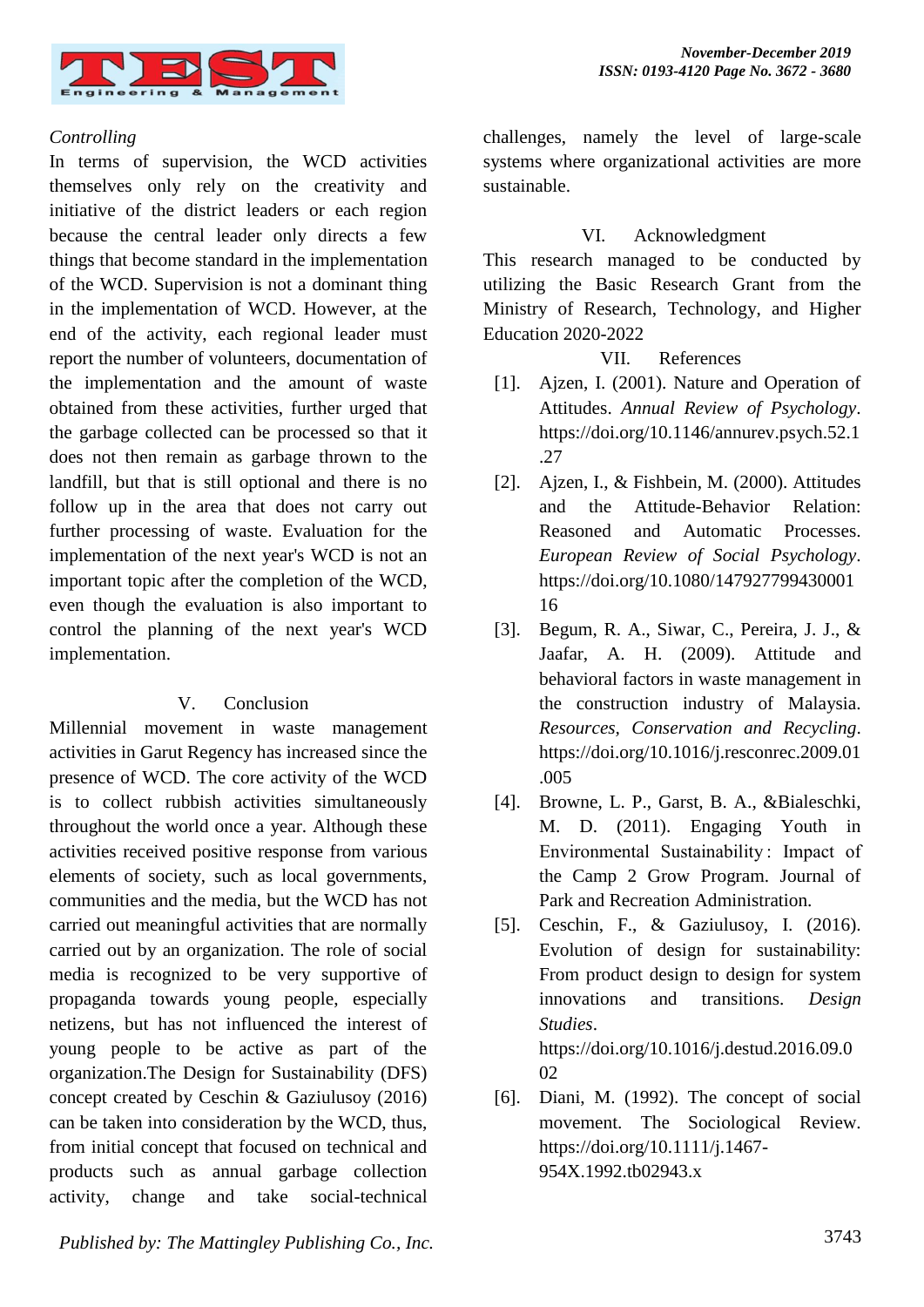

- [7]. Dijksterhuis, A., Smith, P. K., Van Baaren, R. B., &Wigboldus, D. H. J. (2005). The unconscious consumer: Effects of environment on consumer behavior. Journal of Consumer Psychology. https://doi.org/10.1207/s15327663jcp1503 \_3
- [8]. Doherty, B. (2005). Ideas and Actions in the Green Movement (1st ed.; S. C. Young, Ed.). https://doi.org/https://doi.org/10.4324/978 0203994108
- [9]. Earl, J., Maher, T. V., & Elliott, T. (2017). Youth, activism, and social movements. Sociology Compass. https://doi.org/10.1111/soc4.12465
- [10]. Ernstson, H., Sörlin, S., &Elmqvist, T. (2008). Social movements and ecosystem services - The role of social network structure in protecting and managing urban green areas in Stockholm. Ecology and Society. https://doi.org/10.5751/es-02589- 130239Ceschin, F., & Gaziulusoy, I. (2016). Evolution of design for sustainability: From product design to design for system innovations and transitions. *Design Studies*. https://doi.org/10.1016/j.destud.2016.09.0 02
- [11]. Hasan, S. E. (2004). Public Awareness Is Key to Successful Waste Management. *Journal of Environmental Science and Health - Part A Toxic/Hazardous Substances and Environmental Engineering*. https://doi.org/10.1081/ESE-120027539
- [12]. Lee, A. R., & Suzanne Horsley, J. (2017). The role of social media on positive youth development: An analysis of 4-H Facebook page and 4-H'ers' positive development. *Children and Youth Services Review*.

https://doi.org/10.1016/j.childyouth.2017.0 4.014

- [13]. Ho, E., Clarke, A., & Dougherty, I. (2015). Youth-led social change: Topics, engagement types, organizational types, strategies, and impacts. Futures. https://doi.org/10.1016/j.futures.2015.01.0 06
- [14]. International Youth Organization. (2008). Youth and the Environment. In Field Notes. Retrieved from https://www.iyfnet.org/sites/default/files/li brary/FieldNotes12Environ.pdf
- [15]. ISWA International Solid Waste Association. (2012). Waste-to-Energy State-of-the-Art-Report. Statics. RAMBØLL Danmark A/S.
- [16]. London, J. K., Zimmerman, K., &Erbstein, N. (2003). Youth-led research and evaluation: Tools for youth, organizational, and community development. New Directions for Evaluation. https://doi.org/10.1002/ev.83
- [17]. Lopes, A. R. (2014). The Impact of Social Media on Social Movements: The New Opportunity and Mobilizing Structure. Journal of Political Science Research.
- [18]. McCarthy, J. D. (2013). Social Movement Organization (SMO). [https://doi.org/https://doi.org/10.1002/978](https://doi.org/https:/doi.org/10.1002/9780470674871.wbespm195) [0470674871.wbespm195](https://doi.org/https:/doi.org/10.1002/9780470674871.wbespm195)
- [19]. McCarthy, J. D., &Zald, M. N. (2017). Resource mobilization and social movements: A partial theory. In Social Movements in an Organizational Society: Collected Essays. <https://doi.org/10.4324/9781315129648>
- [20]. Miafodzyeva, S., Brandt, N., & Andersson, M. (2013). Recycling behaviour of householders living in multicultural urban area: A case study of Järva, Stockholm, Sweden. *Waste Management and Research*. https://doi.org/10.1177/0734242X1347674 6
- [21]. Nikmah, K., Lestari, P. I., Mutmainnah, W., Hudaya, A., &Sulistiyono, A. B.

3744 *Published by: The Mattingley Publishing Co., Inc.*